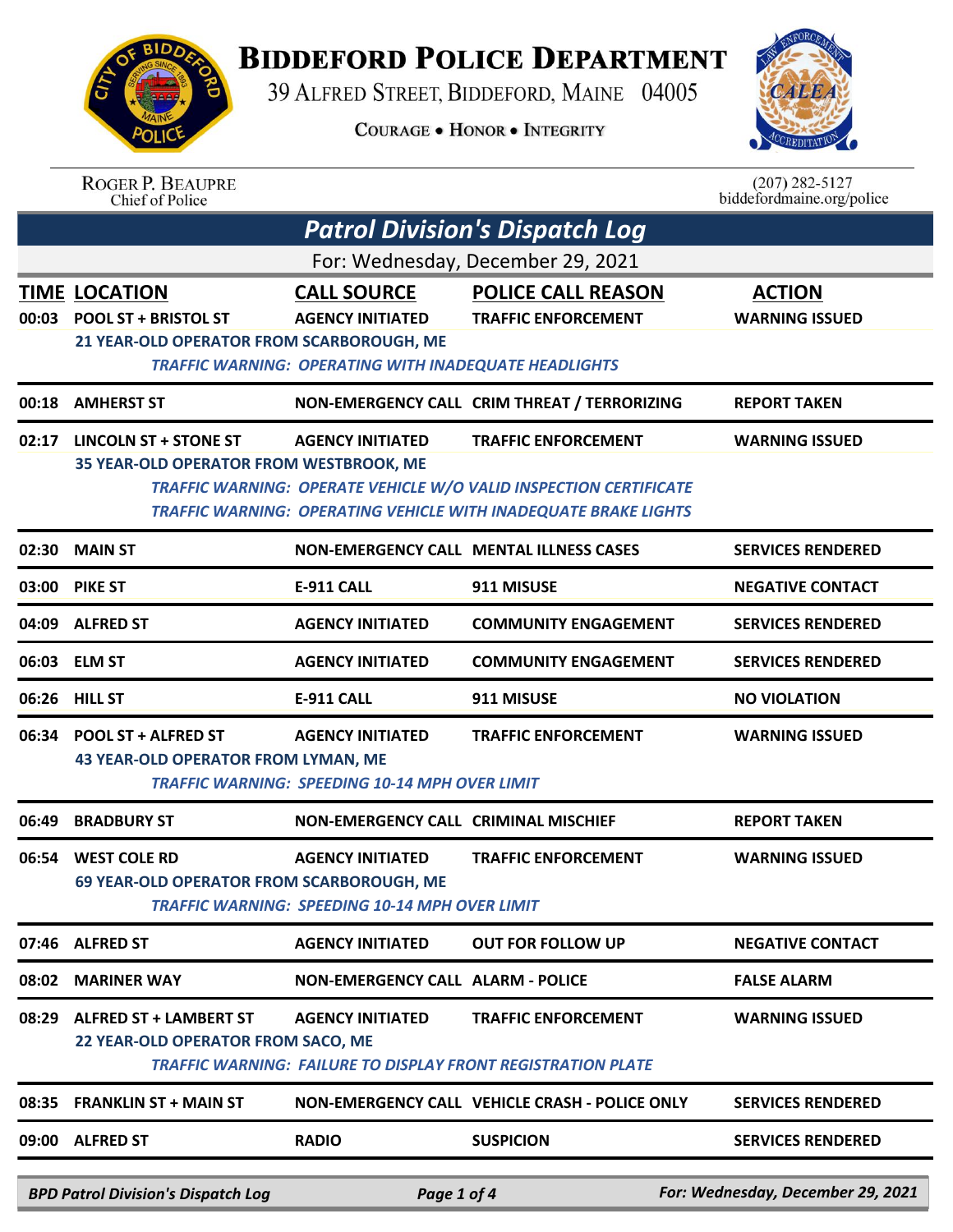|       | <b>TIME LOCATION</b><br>09:38 FOSS ST                                                      | <b>CALL SOURCE</b>                          | <b>POLICE CALL REASON</b><br>NON-EMERGENCY CALL SEX OFFENDER COMPLIANCE CHK                            | <b>ACTION</b><br><b>NEGATIVE CONTACT</b> |
|-------|--------------------------------------------------------------------------------------------|---------------------------------------------|--------------------------------------------------------------------------------------------------------|------------------------------------------|
|       | 09:42 WEST ST                                                                              | <b>E-911 CALL</b>                           | <b>ASSIST: MEDICAL</b>                                                                                 | <b>NO TRANSPORT</b>                      |
|       | 10:02 PIKE ST                                                                              | <b>AGENCY INITIATED</b>                     | <b>ANIMAL COMPLAINT</b>                                                                                | <b>SERVICES RENDERED</b>                 |
| 10:05 | <b>BRADBURY ST</b>                                                                         | <b>RADIO</b>                                | <b>SEX OFFENDER COMPLIANCE CHK</b>                                                                     | <b>NEGATIVE CONTACT</b>                  |
|       | 10:06 ALFRED ST                                                                            | <b>RADIO</b>                                | <b>VEHICLE CRASH - POLICE ONLY</b>                                                                     | <b>SERVICES RENDERED</b>                 |
|       | 10:09 FOSS ST                                                                              | <b>AGENCY INITIATED</b>                     | <b>ANIMAL COMPLAINT</b>                                                                                | <b>NEGATIVE CONTACT</b>                  |
|       | 10:10 SACO FALLS WAY                                                                       | NON-EMERGENCY CALL HARASSMENT               |                                                                                                        | <b>SERVICES RENDERED</b>                 |
| 10:15 | <b>MAPLE ST</b>                                                                            | <b>RADIO</b>                                | <b>SEX OFFENDER COMPLIANCE CHK</b>                                                                     | <b>SERVICES RENDERED</b>                 |
|       | 10:15 GREEN ST                                                                             | <b>NON-EMERGENCY CALL CRIMINAL MISCHIEF</b> |                                                                                                        | <b>SERVICES RENDERED</b>                 |
|       | 10:18 AMHERST ST                                                                           | NON-EMERGENCY CALL HARASSMENT               |                                                                                                        | <b>SERVICES RENDERED</b>                 |
| 10:20 | <b>LIBERTY AVE</b>                                                                         | <b>AGENCY INITIATED</b>                     | <b>ANIMAL COMPLAINT</b>                                                                                | <b>SERVICES RENDERED</b>                 |
| 10:27 | <b>ELM ST</b>                                                                              | <b>NON-EMERGENCY CALL HARASSMENT</b>        |                                                                                                        | <b>REFERRED OTHER AGENCY</b>             |
| 10:30 | <b>RAYMOND ST</b>                                                                          | <b>AGENCY INITIATED</b>                     | <b>ANIMAL COMPLAINT</b>                                                                                | <b>NEGATIVE CONTACT</b>                  |
|       | 10:31 POOL ST + MEETINGHOUSE R AGENCY INITIATED<br>52 YEAR-OLD OPERATOR FROM BIDDEFORD, ME |                                             | <b>TRAFFIC ENFORCEMENT</b><br>TRAFFIC WARNING: OPERATE VEHICLE W/O VALID INSPECTION CERTIFICATE        | <b>WARNING ISSUED</b>                    |
| 10:32 | <b>GRAHAM ST</b>                                                                           | <b>RADIO</b>                                | <b>SEX OFFENDER COMPLIANCE CHK</b>                                                                     | <b>SERVICES RENDERED</b>                 |
| 10:39 | <b>UNION ST</b>                                                                            | <b>RADIO</b>                                | <b>SEX OFFENDER COMPLIANCE CHK</b>                                                                     | <b>SERVICES RENDERED</b>                 |
|       | 10:44 GRANITE ST                                                                           | <b>AGENCY INITIATED</b>                     | <b>ANIMAL COMPLAINT</b>                                                                                | <b>SERVICES RENDERED</b>                 |
|       | 10:50 GRANITE ST<br><b>CHARGE: KEEPING UNLICENSED DOG</b>                                  | <b>AGENCY INITIATED</b>                     | <b>ANIMAL COMPLAINT</b><br>DEFENDANT: CIVIL VIOLATION BY A FEMALE  AGE: 35  RESIDENT OF: BIDDEFORD, ME | <b>SUMMONS ISSUED</b>                    |
|       | 10:51 LESTER B ORCUTT BLVD                                                                 | <b>WALK-IN AT STATION</b>                   | <b>ARTICLES LOST/FOUND</b>                                                                             | <b>REPORT TAKEN</b>                      |
|       | 10:58 MAIN ST                                                                              | <b>RADIO</b>                                | <b>SEX OFFENDER COMPLIANCE CHK</b>                                                                     | <b>SERVICES RENDERED</b>                 |
|       | 11:27 ALFRED ST + BOULDER WAY                                                              | <b>WALK-IN AT STATION</b>                   | <b>VEHICLE CRASH - POLICE ONLY</b>                                                                     | <b>STATE FORM TAKEN</b>                  |
|       | 11:41 FIRST ST                                                                             | <b>E-911 CALL</b>                           | 911 MISUSE                                                                                             | <b>SERVICES RENDERED</b>                 |
|       | 12:19 FOSS ST                                                                              | <b>NON-EMERGENCY CALL CHECK WELFARE</b>     |                                                                                                        | <b>SERVICES RENDERED</b>                 |
|       | 12:20 ALFRED ST                                                                            |                                             | NON-EMERGENCY CALL VEHICLE CRASH - POLICE ONLY<br><b>REPORT TAKEN</b>                                  |                                          |
|       | <b>12:22 PIKE ST</b>                                                                       | <b>E-911 CALL</b>                           | <b>ASSAULT</b><br><b>REPORT TAKEN</b>                                                                  |                                          |
| 12:33 | <b>BIDDEFORD GATEWAY CTR</b>                                                               | <b>NON-EMERGENCY CALL DISABLED VEHICLE</b>  |                                                                                                        | <b>NO ACTION REQUIRED</b>                |
|       | 13:19 MAIN ST                                                                              | <b>NON-EMERGENCY CALL CHECK WELFARE</b>     |                                                                                                        | <b>SERVICES RENDERED</b>                 |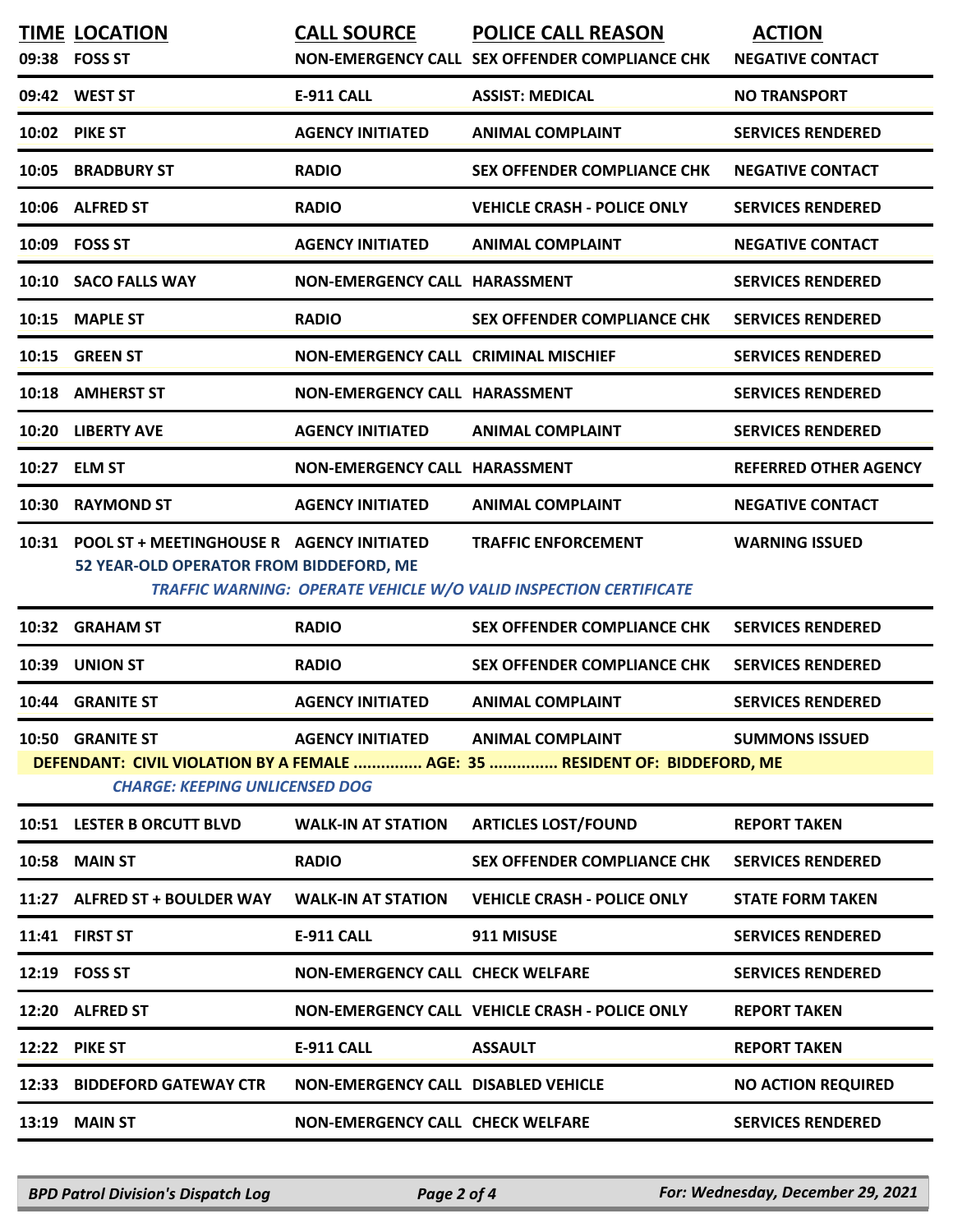|       | <b>TIME LOCATION</b><br>13:43 ALFRED ST                                        | <b>CALL SOURCE</b><br><b>E-911 CALL</b>                                        | <b>POLICE CALL REASON</b><br>911 MISUSE                                                         | <b>ACTION</b><br><b>NEGATIVE CONTACT</b> |
|-------|--------------------------------------------------------------------------------|--------------------------------------------------------------------------------|-------------------------------------------------------------------------------------------------|------------------------------------------|
|       | 14:07 WEST COLE RD + ALFRED ST<br>37 YEAR-OLD OPERATOR FROM SOUTH PORTLAND, ME | <b>AGENCY INITIATED</b><br><b>TRAFFIC WARNING: FAILURE TO REGISTER VEHICLE</b> | <b>TRAFFIC ENFORCEMENT</b><br>TRAFFIC WARNING: OPERATE VEHICLE W/O VALID INSPECTION CERTIFICATE | <b>WARNING ISSUED</b>                    |
|       | 14:15 ALFRED ST                                                                | NON-EMERGENCY CALL OUT FOR FOLLOW UP                                           |                                                                                                 | <b>SERVICES RENDERED</b>                 |
|       | 14:40 HILL ST                                                                  | <b>WALK-IN AT STATION</b>                                                      | <b>VEHICLE CRASH - POLICE ONLY</b>                                                              | <b>CIVIL COMPLAINT</b>                   |
|       | 14:47 POMERLEAU ST                                                             | <b>E-911 CALL</b>                                                              | 911 MISUSE                                                                                      | <b>SERVICES RENDERED</b>                 |
|       | 14:47 ALFRED ST                                                                | <b>WALK-IN AT STATION</b>                                                      | <b>ANIMAL COMPLAINT</b>                                                                         | <b>SERVICES RENDERED</b>                 |
|       | 14:48 ELM ST                                                                   | <b>WALK-IN AT STATION</b>                                                      | <b>THEFT</b>                                                                                    | <b>REPORT TAKEN</b>                      |
|       | 14:58 ALFRED ST                                                                | NON-EMERGENCY CALL ESCORTS / RELAYS                                            |                                                                                                 | <b>SERVICES RENDERED</b>                 |
|       | 15:12 JEFFERSON ST                                                             | <b>NON-EMERGENCY CALL ASSIST CITIZEN</b>                                       |                                                                                                 | <b>CIVIL COMPLAINT</b>                   |
|       | <b>15:48 PIKE ST</b>                                                           | <b>AGENCY INITIATED</b>                                                        | <b>PARKING COMPLAINT</b>                                                                        | <b>SERVICES RENDERED</b>                 |
|       | 16:06 ADAMS ST                                                                 | <b>AGENCY INITIATED</b>                                                        | <b>PARKING COMPLAINT</b>                                                                        | <b>WARNING ISSUED</b>                    |
|       | 16:14 SULLIVAN ST                                                              | <b>AGENCY INITIATED</b>                                                        | <b>PARKING COMPLAINT</b>                                                                        | <b>VEHICLE TOWED</b>                     |
|       | 16:21 RUGBY ST                                                                 | NON-EMERGENCY CALL HARASSMENT                                                  |                                                                                                 | <b>REPORT TAKEN</b>                      |
|       | 16:23 ALFRED ST<br>52 YEAR-OLD OPERATOR FROM SCARBOROUGH, ME                   | <b>AGENCY INITIATED</b>                                                        | <b>TRAFFIC ENFORCEMENT</b><br><b>TRAFFIC WARNING: OPERATING WITHOUT HEADLIGHTS AFTER DARK</b>   | <b>WARNING ISSUED</b>                    |
|       | 16:33 ALFRED ST<br>50 YEAR-OLD OPERATOR FROM JERICHO, VT                       | <b>AGENCY INITIATED</b>                                                        | <b>TRAFFIC ENFORCEMENT</b><br><b>TRAFFIC WARNING: OPERATING WITHOUT HEADLIGHTS AFTER DARK</b>   | <b>WARNING ISSUED</b>                    |
|       | 16:47 MIDDLE ST + ACORN ST                                                     | <b>AGENCY INITIATED</b>                                                        | <b>PARKING COMPLAINT</b>                                                                        | <b>SERVICES RENDERED</b>                 |
|       | 17:14 MASON ST + ELM ST                                                        | <b>NON-EMERGENCY CALL SUSPICION</b>                                            |                                                                                                 | <b>GONE ON ARRIVAL</b>                   |
| 17:19 | <b>BERNARD AVE</b>                                                             | NON-EMERGENCY CALL MESSAGE DELIVERY                                            |                                                                                                 | <b>NEGATIVE CONTACT</b>                  |
|       | 17:32 ORCHARD ST                                                               | <b>AGENCY INITIATED</b>                                                        | <b>PARKING COMPLAINT</b>                                                                        | <b>VEHICLE TOWED</b>                     |
|       | 17:41 POOL ST + LEDGEMERE DR                                                   | <b>AGENCY INITIATED</b>                                                        | <b>SUSPICION</b>                                                                                | <b>SERVICES RENDERED</b>                 |
|       | 17:43 STATE ST                                                                 | <b>AGENCY INITIATED</b>                                                        | <b>PARKING COMPLAINT</b>                                                                        | <b>SERVICES RENDERED</b>                 |
|       | 17:52 SOUTH ST                                                                 |                                                                                | <b>NON-EMERGENCY CALL MENTAL ILLNESS CASES</b>                                                  | <b>SERVICES RENDERED</b>                 |
|       | 18:11 STATE ST                                                                 | <b>AGENCY INITIATED</b>                                                        | <b>PARKING COMPLAINT</b>                                                                        | <b>VEHICLE TOWED</b>                     |
|       | 18:24 BACON ST                                                                 | NON-EMERGENCY CALL DISTURBANCE / NOISE                                         |                                                                                                 | <b>CIVIL COMPLAINT</b>                   |
|       | 18:55 WENTWORTH ST                                                             |                                                                                | <b>NON-EMERGENCY CALL MENTAL ILLNESS CASES</b>                                                  | <b>NEGATIVE CONTACT</b>                  |